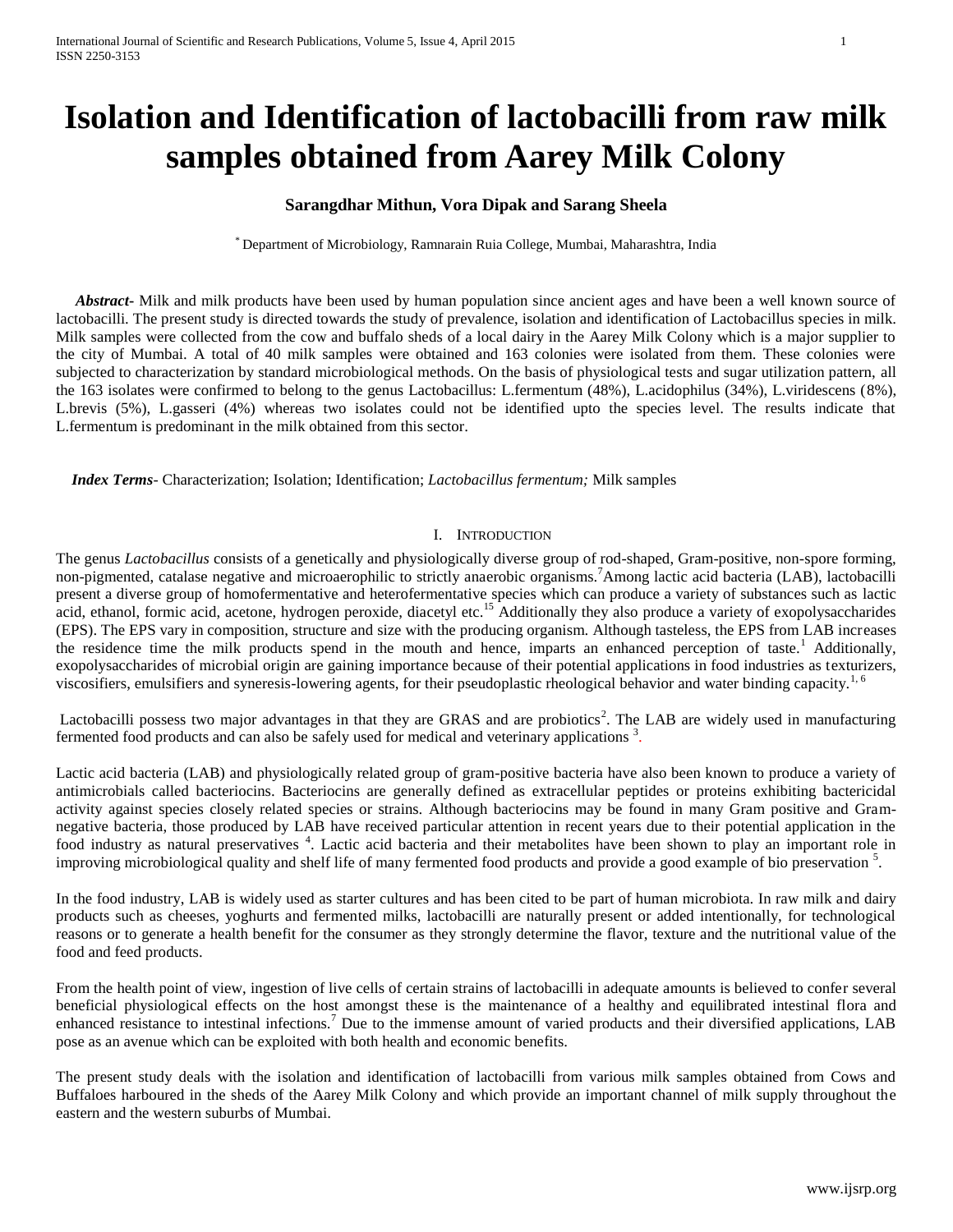#### COLLECTION OF MILK SAMPLES

Milk samples were collected in sterile containers at the sheds and were transported to the lab in temperature controlled boxes. Further analyses of the samples were carried out at the lab.

# ISOLATION AND IDENTIFICATION OF LACTOBACILLUS

Appropriate dilutions of the collected milk samples were made in normal saline and pour plated on MRS agar and incubated at 37°C anaerobically for 24 to 48 hours<sup>9</sup>. At the end of 48 hours, when the colonies became predominant, morphologically distinct and well isolated colonies were picked and transferred to new MRS agar plates by streaking. Colonies showing typical characteristics of lactobacilli on agar surface were picked up randomly and transferred into MRS broth for further enrichment. Further, their purity was checked on MRS agar.

The pure isolates were subjected to identification as per the Bergey's Manual of Determinative bacteriology and open source softwares named PIBWin and IDENTAX. Macroscopic appearance of all the colonies was examined for cultural and morphological characteristics. Size, shape, colour and texture of the colonies were recorded.

The isolates were stained by Gram's method and examined under microscope for purity and those isolates readily identified as Gram positive rods and catalase negative were included for further characterization<sup>13</sup> which included cytochrome oxidase; growth at 15°C and 45°C; acid production from carbohydrates (1 % w/v) - L-arabinose, D-fructose, cellobiose, , esculin, lactose, maltose, Dgalactose, melezitose, melebiose, mannitol, D-mannose, raffinose, rhamnose, D-ribose, salicin, sorbitol, sucrose, trehalose and Dxylose in MRS broth devoid of glucose and beef extract with phenol red as indicator; production of acid and gas from 1 % glucose (MRS broth without beef extract); methyl red and Voges-Proskauer test in MRVP medium; production of ammonia from arginine; nitrate reduction in nitrate broth; indole production in tryptone broth and growth on acetate agar.<sup>10,11,12</sup>

### MEDIA

The strains were maintained on MRS medium with the following composition: peptone 1%, yeast extract 0.5%, beef extract 0.5%, glucose 2%, dipotassium phosphate 0.2%, dibasic ammonium citrate 0.2%, sodium acetate 0.5%, magnesium sulphate 0.01%, manganese sulphate 0.005%, Tween 80 (0.1%) and agar 3% (for solid medium).

Catalase test was performed with the help of hydrogen peroxide.( $3\%$  H<sub>2</sub>O<sub>2</sub> reagent grade).

Carbohydrate utilization was checked in 1% (w/v) MRS broth containing the specific sugar and devoid of glucose and beef extract containing phenol red as indicator

Acid and gas production from glucose was checked with the help of inverted Durham's tube containing 1% (w/v) glucose in MRS broth without beef extract.

MR-VP tests were performed in MRVP broth. For MR test, methyl red was used as a reagent whereas for VP test alpha naphthol and KOH were used as reagents.

Nitrate test was performed in Nitrate broth and tested with alpha- naphthylamine and sulphanilic acid.

Indole test was performed in tryptone broth and tested with the help of Kovac's reagent.

Citrate test was performed on Simon's Citrate agar.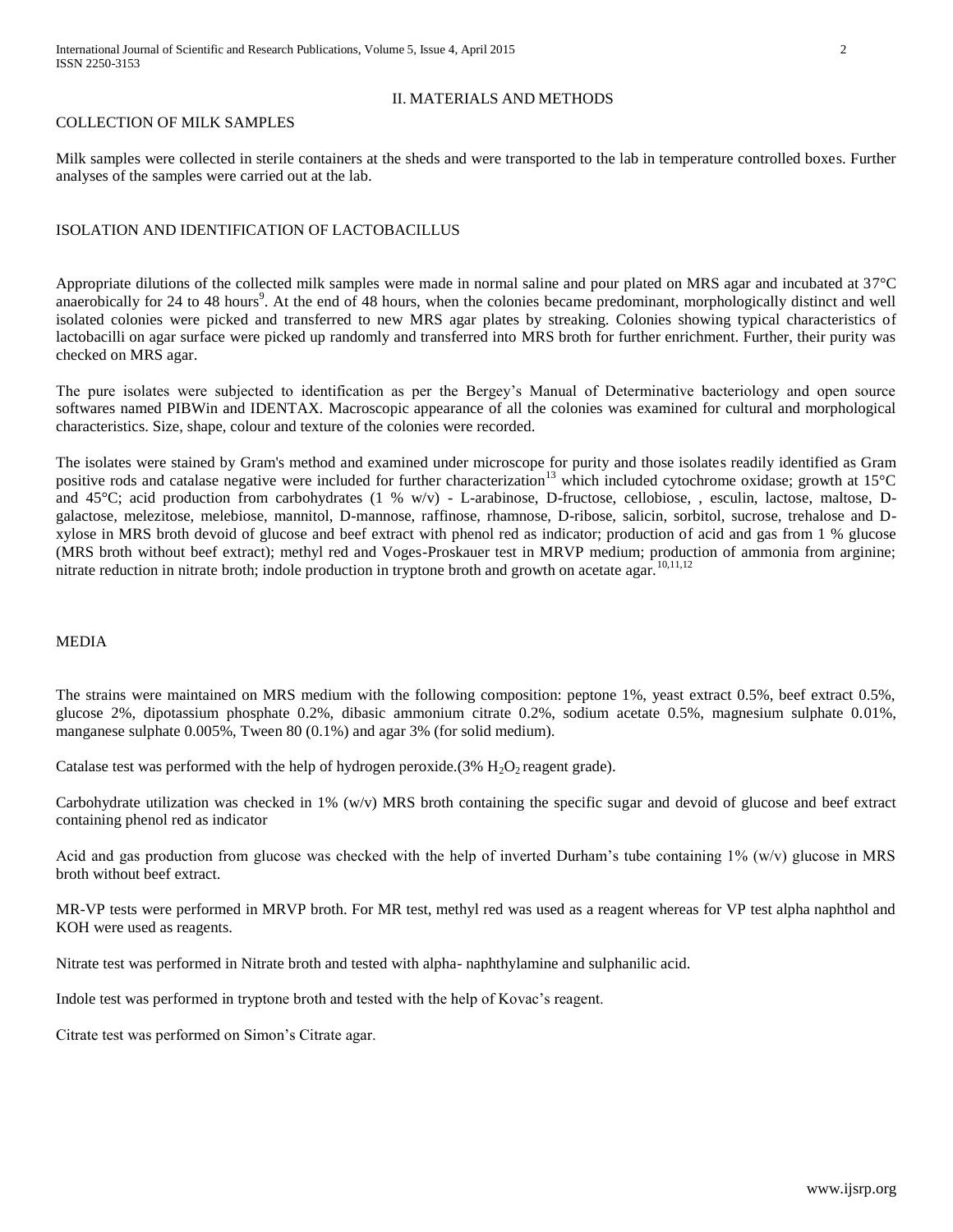# III. RESULTS

## IDENTIFICATION

The preliminary investigations included macroscopic analysis, microscopic analysis (Gram-positive bacilli), lactic acid biosynthesis, endospore test, milk coagulation activities and the negative catalase reaction permitted the classification of the working bacterium into the *Lactobacillus* genus. Microscopically they were Gram-positive rod shaped, non- motile, catalase negative and absence of endospore. The isolates were tolerant to a range of salt concentrations (1-9%) and also have the ability to coagulate milk. All these key characteristics helped to classify the isolates as lactobacilli.

# BIOCHEMICAL TESTS

Identification upto the species level was carried out with the help of biochemical tests given in Bergey's Manual of Determinative bacteriology whereas open source softwares like IDENTAX and PIBWin were used to aid the identification and help develop an identification scheme.<sup>8,11,14</sup>(Table 1)

| No  | Lactobacillus spp | Morphology | Growth at |           |                   |                              |                                  | Sugar fermentation |                |                |                |           |           |                |                |              |                |                |                |               |           |
|-----|-------------------|------------|-----------|-----------|-------------------|------------------------------|----------------------------------|--------------------|----------------|----------------|----------------|-----------|-----------|----------------|----------------|--------------|----------------|----------------|----------------|---------------|-----------|
|     |                   |            | 15°C only | 45°C only | ပွ<br>4<br>15 and | gas from glucose<br>Acid and | arginine<br>NH <sub>3</sub> from | Arabinose          | Cellobiose     | Mannitol       | Mannose        | Melebiose | Raffinose | Ribose         | Salicin        | Lactose      | Melezitose     | Rhamnose       | Sorbitol       | <b>Xylose</b> | Trehalose |
| 1.  | L. plantarum      | SR         | $\ddot{}$ | ۰         | $\ddot{}$         | $\blacksquare$               | ×                                |                    | $\ddot{}$      | $\ddot{}$      | $\ddot{}$      | $\ddot{}$ | $\ddot{}$ | ÷              | $\ddot{}$      |              |                |                |                |               |           |
| 2.  | L. brevis         | <b>SR</b>  | $+$       | ٠         | $\ddot{}$         | $\ddot{}$                    | Ŧ                                | $\ddot{}$          |                |                |                |           |           | $\ddot{}$      |                | $\ddot{}$    | $\blacksquare$ | ٠              | ٠              | $\ddot{}$     |           |
| 3.  | L. divergens      | <b>SR</b>  | $\ddot{}$ | ٠         |                   | $\ddot{}$                    | $\ddot{}$                        |                    | $\ddot{}$      |                | $\ddot{}$      | ٠         | ٠         |                | $\ddot{}$      | ä,           |                |                |                | Ŧ             | $\ddot{}$ |
| 4.  | L. gasseri        | SR         | ٠         | $\ddot{}$ |                   | ٠                            | ٠                                | ٠                  | $\ddot{}$      |                | $\ddot{}$      |           |           | ٠              | $\ddot{}$      |              |                | ٠              | $\ddot{}$      |               | $\ddot{}$ |
| 5.  | L. rhamnosus      | <b>SR</b>  | ٠         | ٠         | $\ddot{}$         | $\blacksquare$               | ×                                |                    | $\ddot{}$      | $\ddot{}$      | $\ddot{}$      | ٠         |           |                | $\ddot{}$      | $\ddot{}$    | $\ddot{}$      |                | $\ddot{}$      | $\ddot{}$     | $\ddot{}$ |
| 6.  | L. fermentum      | <b>SR</b>  |           |           | $\ddot{}$         | $\ddot{}$                    | $\ddot{}$                        | $\ddot{}$          | $\ddot{}$      | $\ddot{}$      | $\ddot{}$      | Ŧ.        | $\ddot{}$ | $\ddot{}$      | $\ddot{}$      | $\ddot{}$    | ٠              | ٠              | ÷              | $\ddot{}$     | $\ddot{}$ |
| 7.  | L. viridescens    | <b>SR</b>  |           |           | $\ddot{}$         |                              |                                  | ä,                 | ÷              | $\ddot{}$      | $\ddot{}$      | ٠         | ٠         | ٠              | ٠              | ÷            | $\ddot{}$      | ٠              | ٠              | à,            | ÷         |
| 8.  | L. farciminis     | <b>SR</b>  |           |           | $\ddot{}$         |                              | $\ddot{}$                        | $\blacksquare$     | $\ddot{}$      | $\ddot{}$      | $\ddot{}$      | $\ddot{}$ | ٠         | $\ddot{}$      | $\ddot{}$      | $\mathbf{r}$ | $\ddot{}$      | ٠              | ÷              | Ŧ             | $\ddot{}$ |
| 9.  | L. buchneri       | <b>SR</b>  | $\ddot{}$ |           |                   | $\ddot{}$                    | $\ddot{}$                        | ٠                  | $\ddot{}$      | ٠              | $\blacksquare$ | Ŧ         | ٠         | $\ddot{}$      | $\blacksquare$ | $\ddot{}$    | ٠              | ٠              | ٠              | $\ddot{}$     | ٠         |
| 10. | L. acidophilus    | SR         | ٠         | ٠         |                   |                              |                                  | $\ddot{}$          | $\ddot{}$      | $\ddot{}$      | $\ddot{}$      | ٠         | ٠         | $\blacksquare$ | $\ddot{}$      | $\ddot{}$    | $\ddot{}$      | ٠              | ×              | $\ddot{}$     | $\ddot{}$ |
| 11. | L. alimentarius   | C          | $\ddot{}$ |           |                   |                              |                                  | $\ddot{}$          | $\ddot{}$      | $\ddot{}$      | $\ddot{}$      | Ŧ         | ٠         | ÷              | $\ddot{}$      | ×            | $\ddot{}$      | ٠              | $\ddot{}$      | ÷             | $\ddot{}$ |
| 12. | L. animalis       | C          | ٠         | ٠         |                   |                              |                                  | $\ddot{}$          | $\ddot{}$      | $\ddot{}$      | $\ddot{}$      | Ŧ         | $\ddot{}$ | ٠              | ÷              | ÷            | $\blacksquare$ | $\ddot{}$      | $^\mathrm{+}$  | ٠             | $\ddot{}$ |
| 13. | L. reuteri        | R          |           |           | $\ddot{}$         | $\ddot{}$                    | $\ddot{}$                        | $\ddot{}$          | $\blacksquare$ | $\blacksquare$ | $\blacksquare$ | ÷         | ٠         | $\ddot{}$      | $\blacksquare$ | $\ddot{}$    | $\blacksquare$ | $\blacksquare$ | $\blacksquare$ | $^\mathrm{+}$ | ٠         |

**Table 1: Scheme used for the identification of lactobacilli**<sup>8</sup>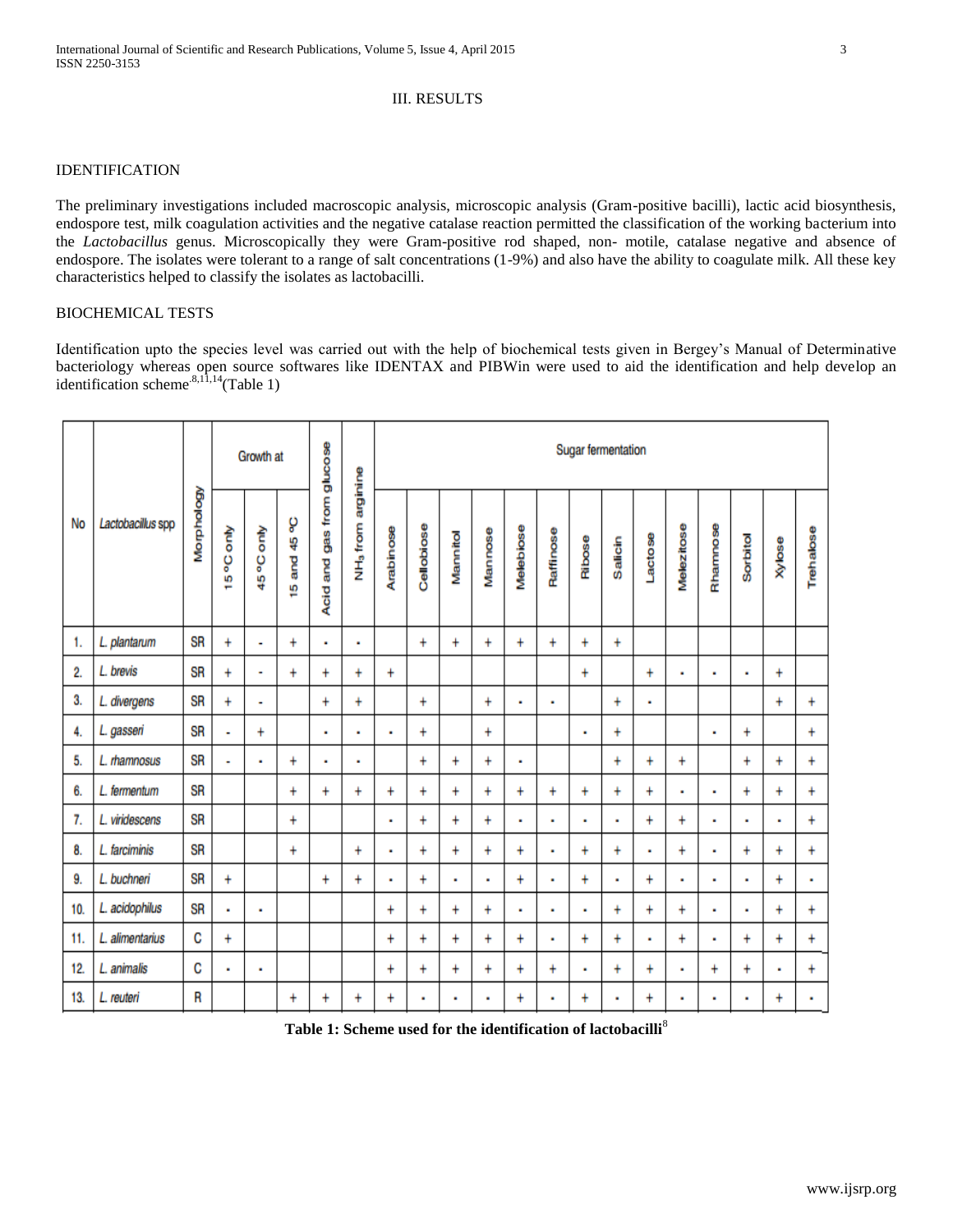#### IV.DISCUSSION

Milk and milk products have always been an important source exhibiting a plethora of lactobacilli. A vast majority of efforts are channelized on isolating lactobacilli and exploiting them for health related benefits. The present study was aimed at isolating lactobacilli from raw milk samples obtained from a local dairy in the Aarey Milk Colony which is an important milk supplier to the city of Mumbai. A total of 163 isolates were isolated and identified from the 40 milk samples obtained from the dairy. These isolates were maintained on MRS medium and subcultured as required. After confirming the purity of the isolates, they were subjected to microscopic and biochemical analysis. Those isolates which appeared to be rod-shaped, Gram-positive, non-spore forming, nonpigmented, catalase negative and microaerophilic to strictly anaerobic, were confirmed to belong to the genus lactobacillus. These isolates were further subjected to biochemical analysis and sugar fermentation patterns according to the Bergey's Manual of Determinative bacteriology and also with open source softwares like IDENTAX and PIBWin. Out of the 163 isolates obtained, 78 were found to belong to *L.fermentum*, 56 were found to belong to *L.acidophilus*, 12 were found to belong to *L.viridescens*,8 were found to belong to *L.brevis*, 7 were found to belong to *L.gasseri* whereas two isolates could not be identified upto the species level. These results indicate that *L.fermentum* is predominant in milk obtained from this sector followed by *L.acidophilus*(Figure1).



**Figure 1: Percentage of lactobacillus species amongst the isolates.**

#### V.CONCLUSION

The results of this study indicate that cow and buffalo milk exhibit a wide diversity of lactobacilli occurring naturally in the milk and can be used as a potential natural source to isolate a variety of strains of lactobacilli. According to the current study, the results indicate that *L.fermentum* is predominant in milk obtained from this sector of the Aarey Milk Colony and may play an important role in the quality of the milk. Since some strains of lactobacilli possess potential probiotic and therapeutic properties including antiinflammatory and anti-cancer activities,<sup>16,17,18</sup> as well as other features of interest, these isolates can be further screened for their probiotic and related properties and exploited for health and economic benefits.

#### VI.REFERENCES

[1]. Vimlesh Yadav, Siddalingaiya Gurudutt Prappulla, Alok Jha, Amrita Poonia. A novel exopolysaccharide from probiotic Lactobacillus fermentum CFR 2195: Production, purification and characterization. Biotechnology, Bioinformatics and Bioengineering 2011**,**pp 415-421

[2]. Mahantesh M Patil, Ajay Pal, T. Anand and K V Ramana. Isolation and Identification of lactic acid bacteria from curd and cucumber. Indian Journal of Biotechnology Volume 9,2010, pp 166-172

[3]. Djomne Victor SIELADIE; Ngoufack François ZAMBOU1; Pierre Marie KAKTCHAM;Alberto CRESCI and Florence FONTEH. Probiotic properties of lactobacilli strains isolated from raw cow milk in the western highlands of Cameroon. Innovative Romanian Food Biotechnology Vol. 9, Issue of September, 2011.